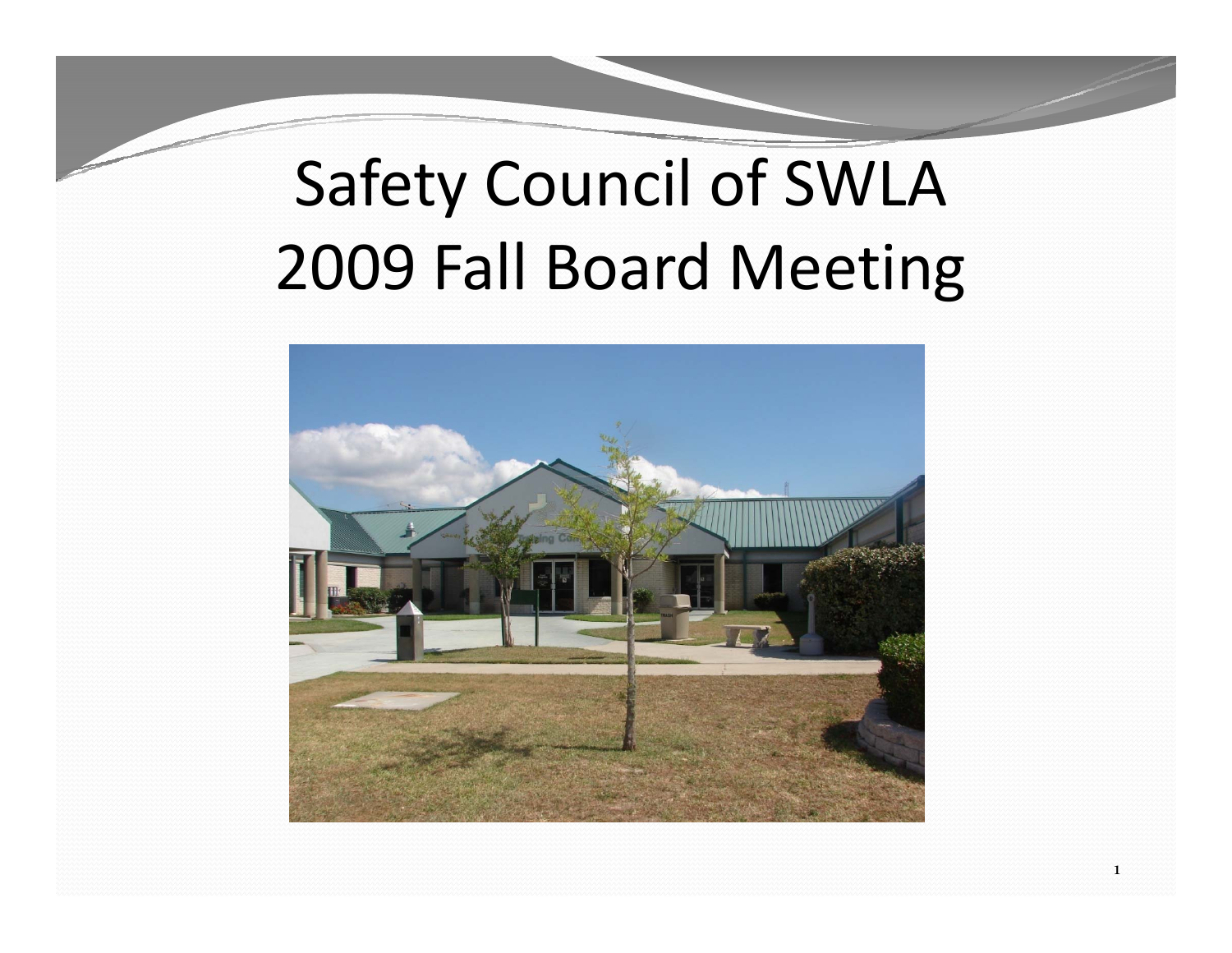# RESTRUCTURE

#### WE RESTRUCTURED OUR ORGANIZATION THIS YEAR

- y THE OBJECTIVE IS TO CONTINUE MOVING AWAY FROM COURT SIDE – TRAINING SIDE AND HAVE ALL OF OUR FRONT COUNTER PERSONNEL COMFORTABLE WITH HANDLING ALL ASPECTS OF OUR BUSINESS
- $\bullet$  A COMPREHENSIVE "EMPLOYEE MANUAL" IS IN DEVELOPMENT TO ASSURE EACH REPRESENTATIVE HAS A REFERENCE TO USE IN HANDLING ISSUES AND WILL BE USED AS A TRAINING GUIDE FOR NEW HIRES
- A MAJOR UPGRADE TO OUR WEB SITE IS BEING WORKED ON BY OUR INTERNAL IT PERSONNEL
- A MAJOR UPGRADE OF OUR WEB REGISTRATION PROCESS IS ONGOING BY OUR INTERNAL IT PERSONNEL TO SIMPLIFY UTILIZATION BY OUR CUSTOMERS AND ADDRESS OUR EXPANDED SERVICES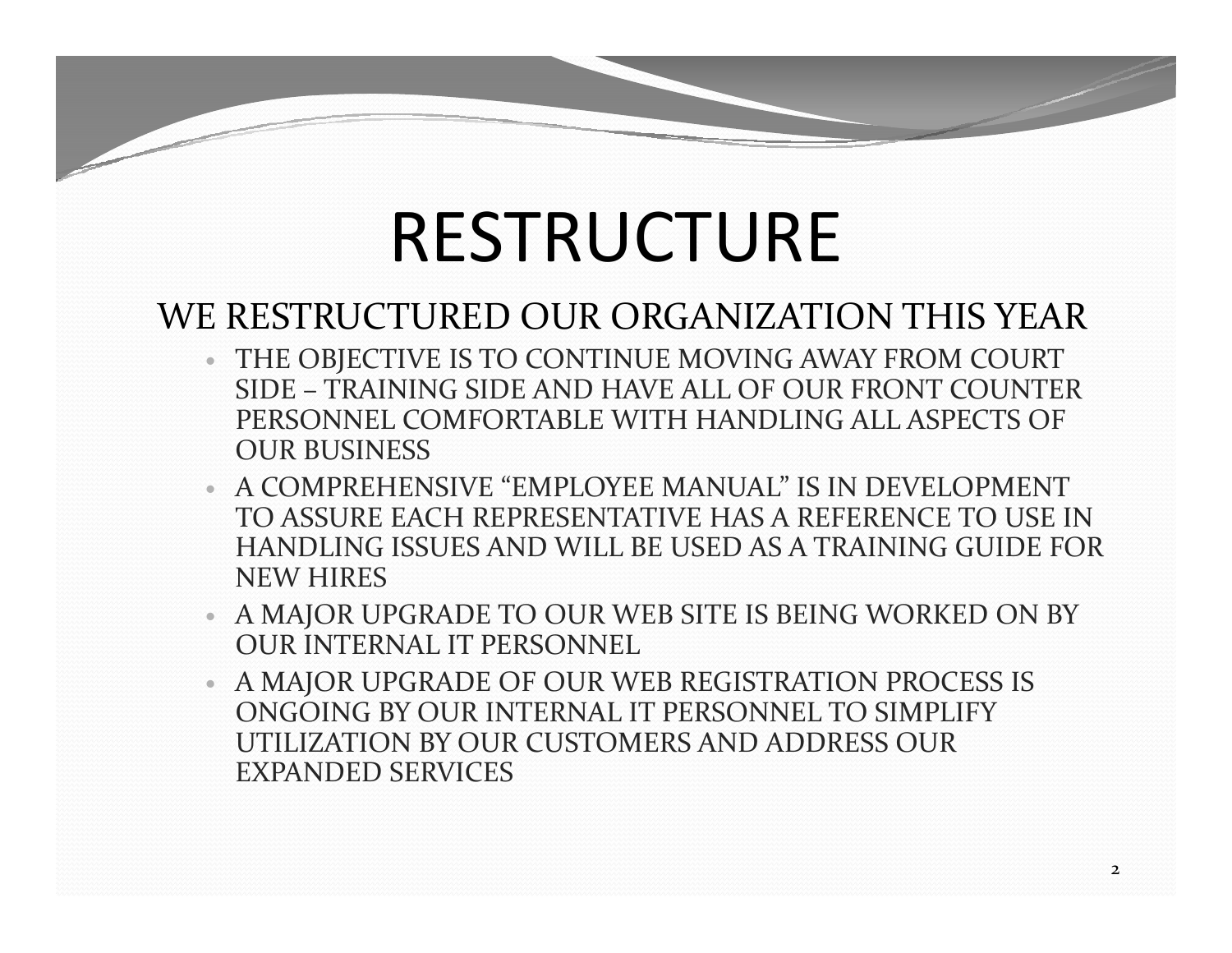## ORGANIZATION CHART

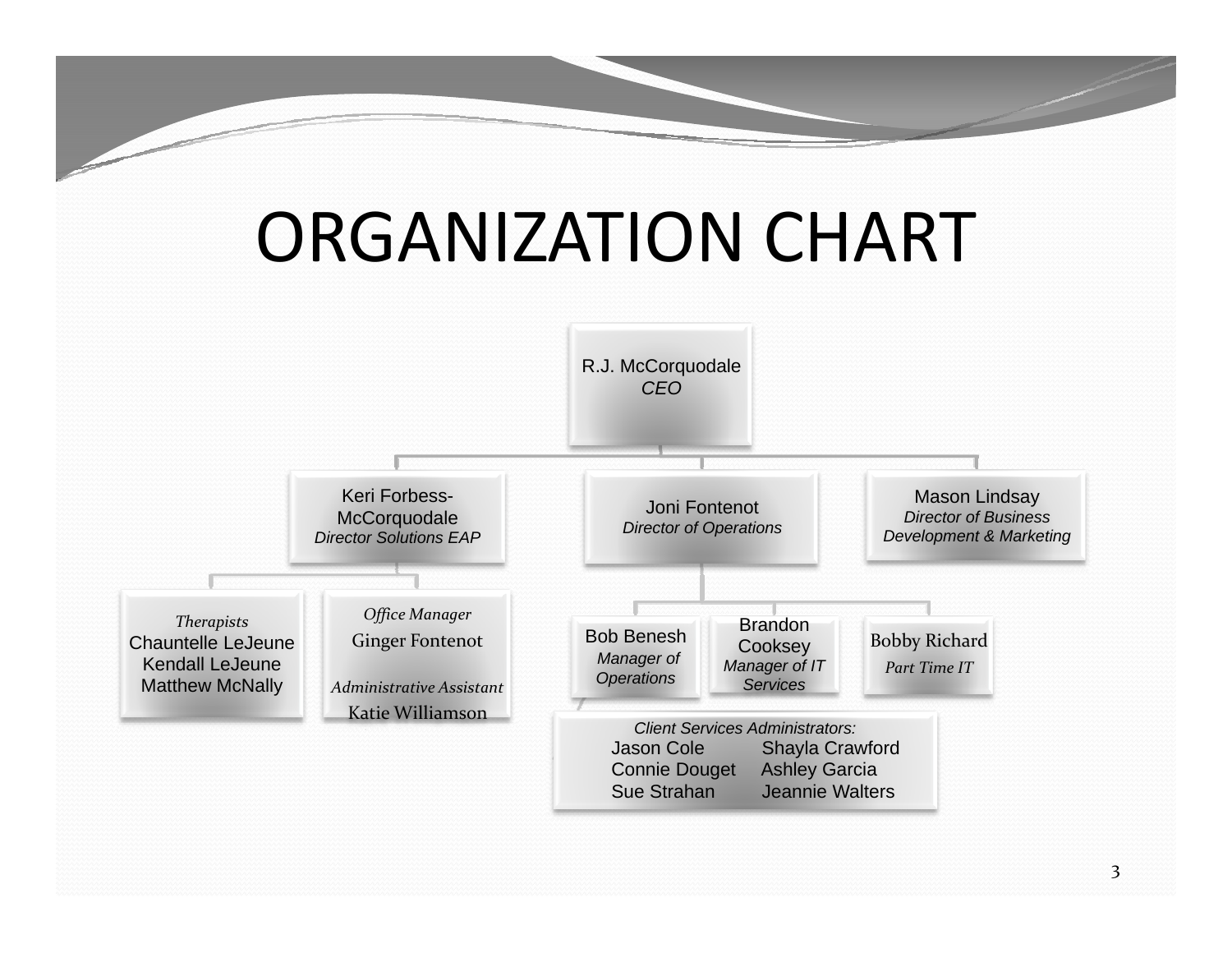## BUSINESS ITEMS

- NO LAYOFFS BUT TWO EMPLOYEES NOT REPLACED WHO LEFT FOR RELOCATION
- y 3.5% MERIT INCREASES IN 2009
- y COLLECTION OF OUTSTANDING \$16,000 FROM A CONTRACTOR WHO WAS IN ARREARS
- y DIVERSIFICATION OF OUR BUSINESS –COURT‐ SOLUTIONS‐SPECIALTY TRAINING‐ HAS HELPED US MAINTAIN OUR SECURITY AND A POSITIVE FINANCIAL**BALANCE**
- REFINANCED OUR LOAN FROM A VARIABLE TO A 4.8% FIXED
- **18 EMPLOYEES** 
	- y 15 FULL TIME
	- 3 PART TIME